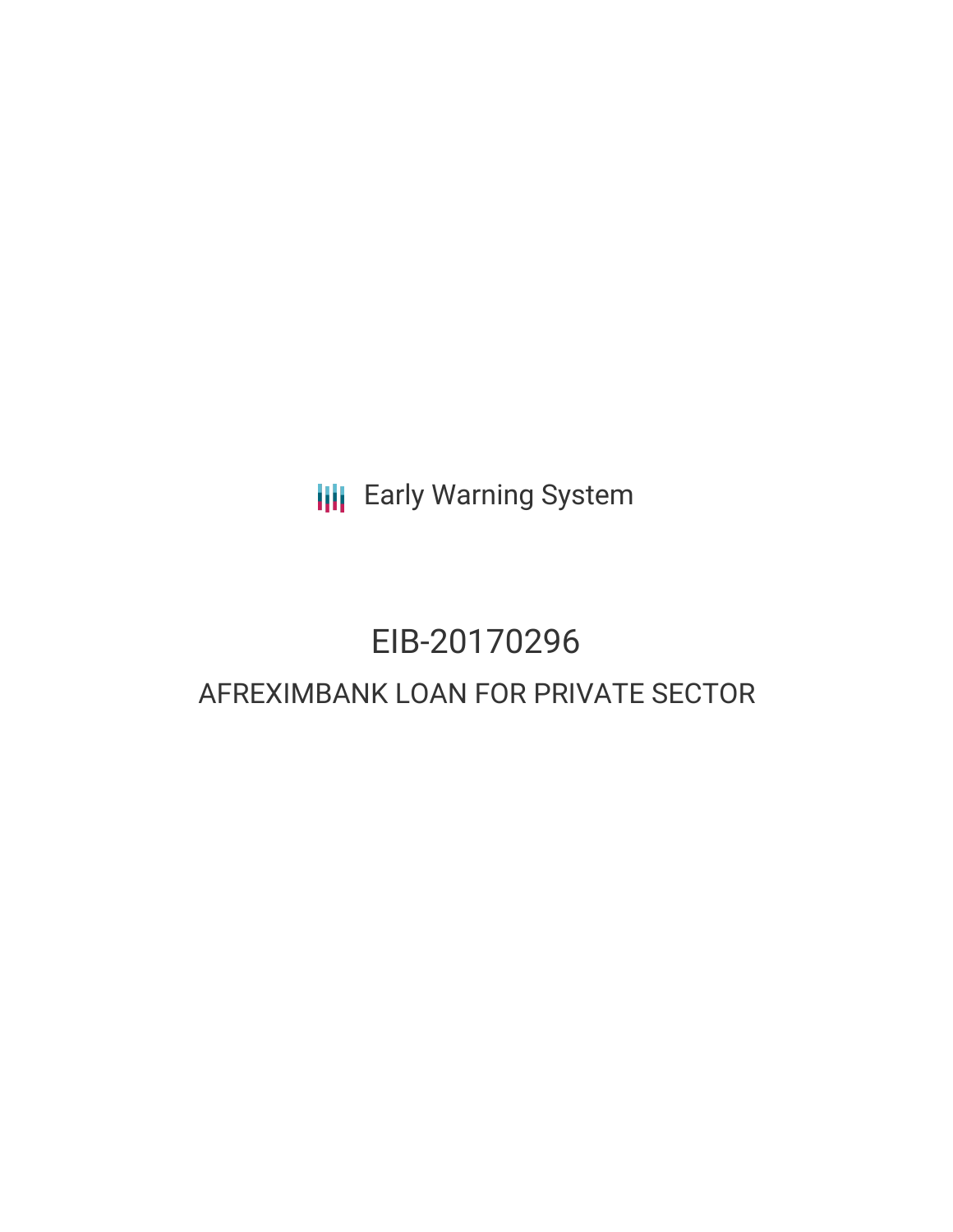

### **Quick Facts**

| <b>Financial Institutions</b>  | European Investment Bank (EIB) |
|--------------------------------|--------------------------------|
| <b>Status</b>                  | Proposed                       |
| <b>Bank Risk Rating</b>        |                                |
| <b>Borrower</b>                | ACCEPTABLE BANK(S) - TBD       |
| <b>Sectors</b>                 | Finance                        |
| <b>Investment Amount (USD)</b> | \$119.72 million               |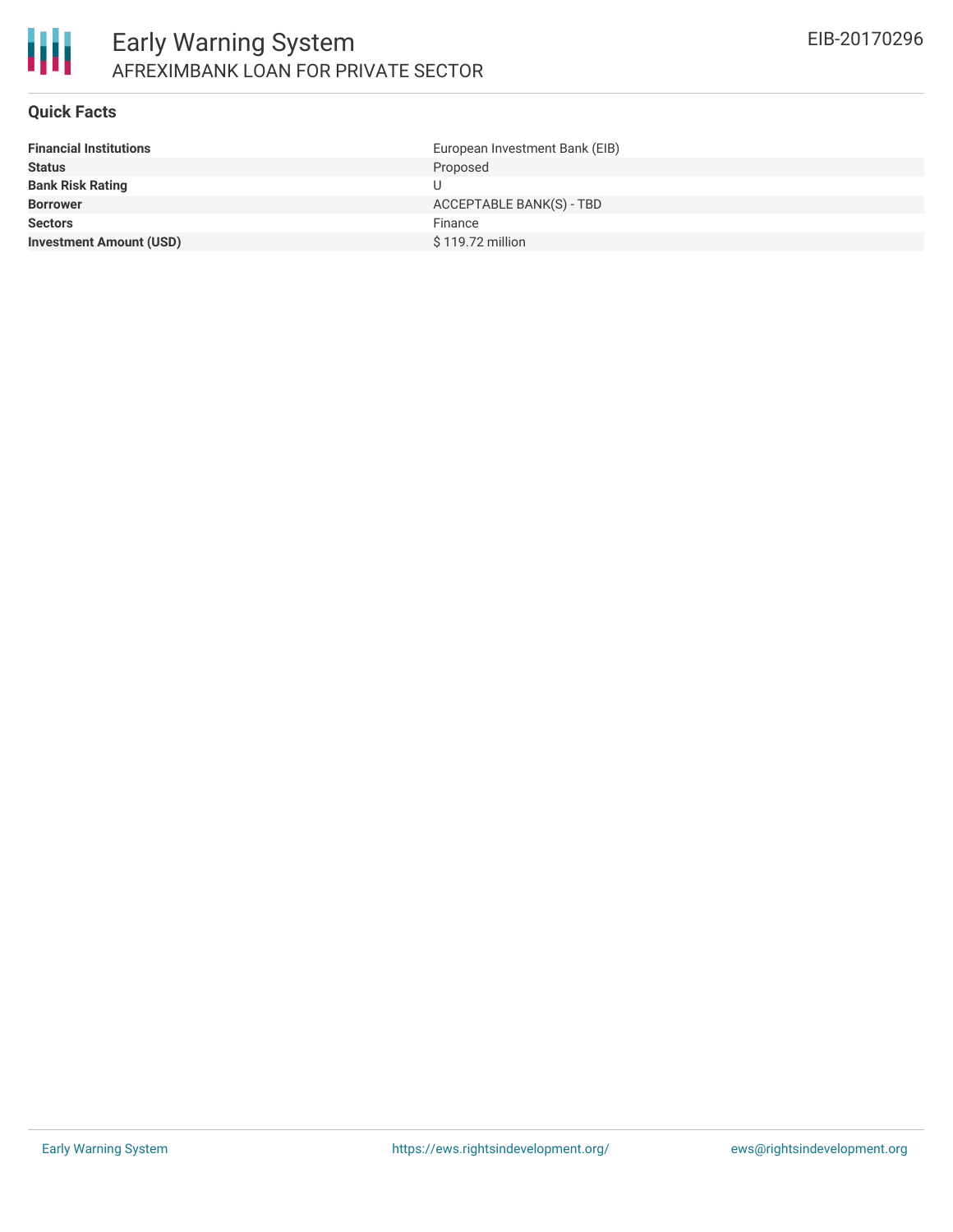

# **Project Description**

EIB is investing in a financing facility for eligible private sector entities or commercially operated public sector entities undertaking eligible investments in Sub-Saharan Africa. These eligible investments would be directly financed by Afreximbank or through commercial banks with which the EIB does not maintain a relationship. According to bank document, this investment would finance small and medium-sized investment projects in support of trade within and outside of Africa.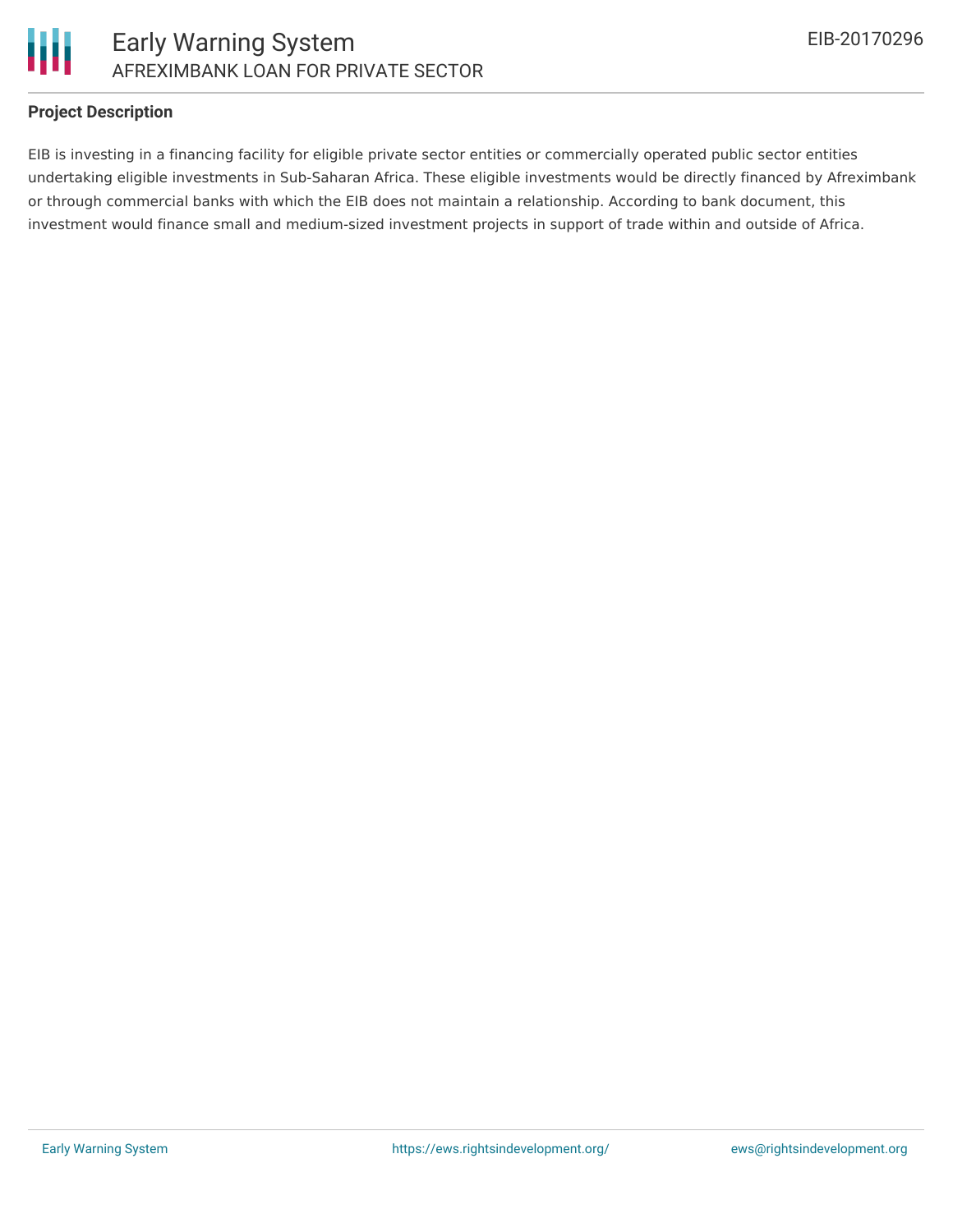

# **Investment Description**

European Investment Bank (EIB)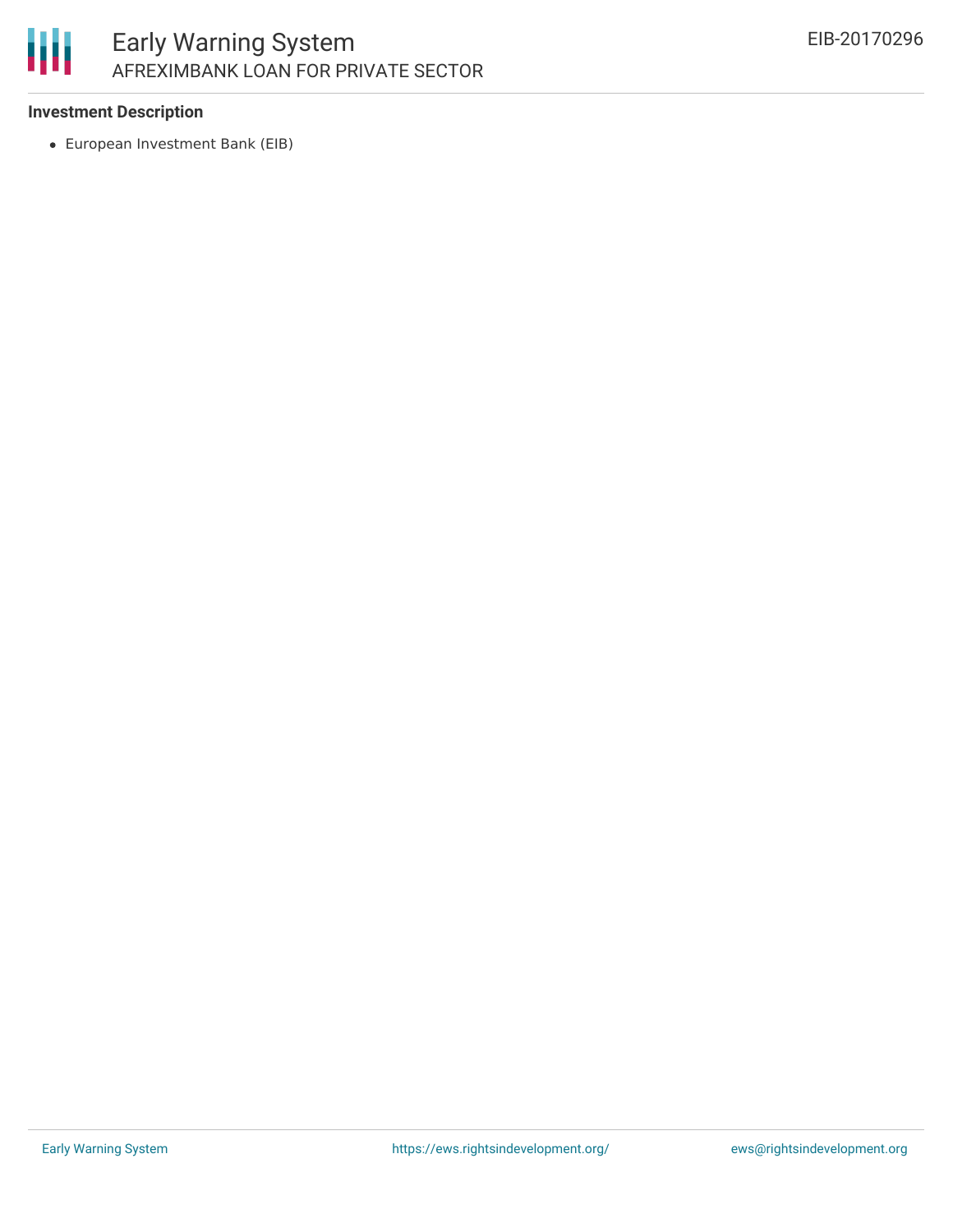# **Contact Information**

### ACCOUNTABILITY MECHANISM OF EIB

The EIB Complaints Mechanism is designed to facilitate and handle complaints against the EIB by individuals, organizations or corporations affected by EIB activities. When exercising the right to lodge a complaint against the EIB, any member of the public has access to a two-tier procedure, one internal - the Complaints Mechanism Office - and one external - the European Ombudsman. A complaint can be lodged via a written communication addressed to the Secretary General of the EIB, via email to the dedicated email address complaints@eib.org, by completing the online complaint form available at the following address: http://www.eib.org/complaints/form, via fax or delivered directly to the EIB Complaints Mechanism Division, any EIB local representation office or any EIB staff. For further details, check: http://www.eib.org/attachments/strategies/complaints\_mechanism\_policy\_en.pdf

When dissatisfied with a complaint to the EIB Complaints Mechanism, citizens can then turn towards the European Ombudsman. A memorandum of Understanding has been signed between the EIB and the European Ombudsman establishes that citizens (even outside of the EU if the Ombudsman finds their complaint justified) can turn towards the Ombudsman on issues related to 'maladministration' by the EIB. Note that before going to the Ombudsman, an attempt must be made to resolve the case by contacting the EIB. In addition, the complaint must be made within two years of the date when the facts on which your complaint is based became known to you. You can write to the Ombudsman in any of the languages of the European Union. Additional details, including filing requirements and complaint forms, are available at: http://www.ombudsman.europa.eu/atyourservice/interactiveguide.faces